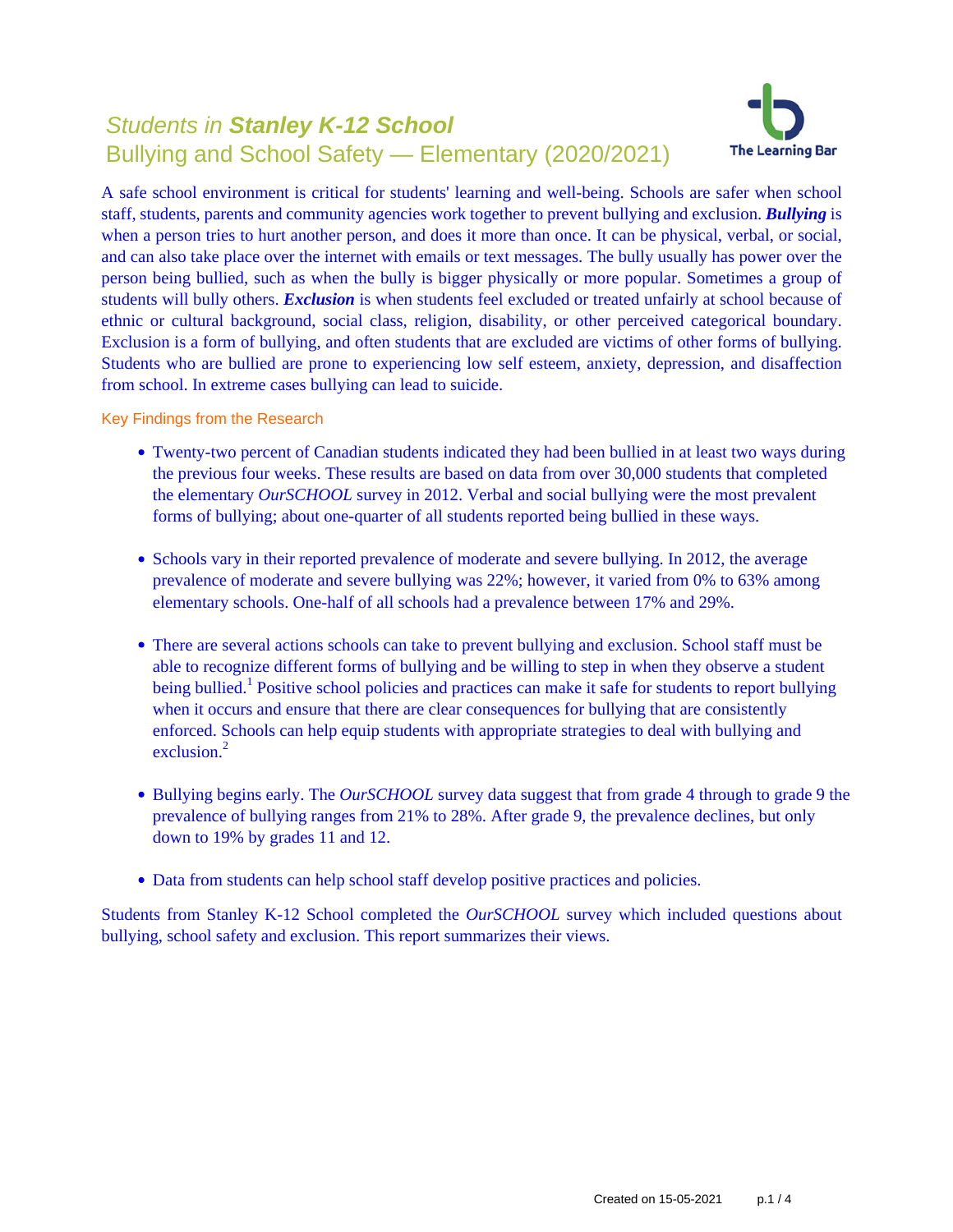## **1. The prevalence of school bullying**

The literature distinguishes between bullies, victims and those who are both bullies and the victims of bullying.<sup>3</sup> The percentage of students who report being victims of bullying is a useful school-level measure of the extent of bullying and its potential effects on youth. Students' reports of taking part in bullying and students' accounts of witnessing bullying are less useful as a school measure, because even a single incident of bullying may be seen or talked about by a wide range of students.

Overall, 65% of students in Stanley K-12 School reported being a victim of bullying for at least one of the four types of bullying. In addition, *OurSCHOOL* classifies students as being moderate or severe victims. Figure 1 - shows the results for all students in Stanley K-12 School, and separately for boys and girls, compared with the national average. Figure 2 indicates the types of bullying most often experienced by the students at Stanley K-12 School. The results are based on students' reports of being victims of physical, social, verbal and cyber bullying in the previous 30 days.

#### **Figure 1: Prevalence of bullying at Stanley K-12 School**







#### **2. Where and when bullying occurs**

Bullying tends to occur most frequently in classrooms, hallways and the lunchroom, but this can vary among schools.<sup>4</sup> Students quickly learn where the 'hot-spots' are, which tend to be places where there is inadequate supervision.<sup>5</sup> Students at Stanley K-12 School were asked where bullying happened most often in and near their school. The results are shown in Figure 3.

**Figure 3: Where bullying occurs at Stanley K-12 School**



The students at Stanley K-12 School were also asked when bullying most often occurred. Figure 4 displays the results.

#### **Figure 4: When bullying occurs at Stanley K-12 School**

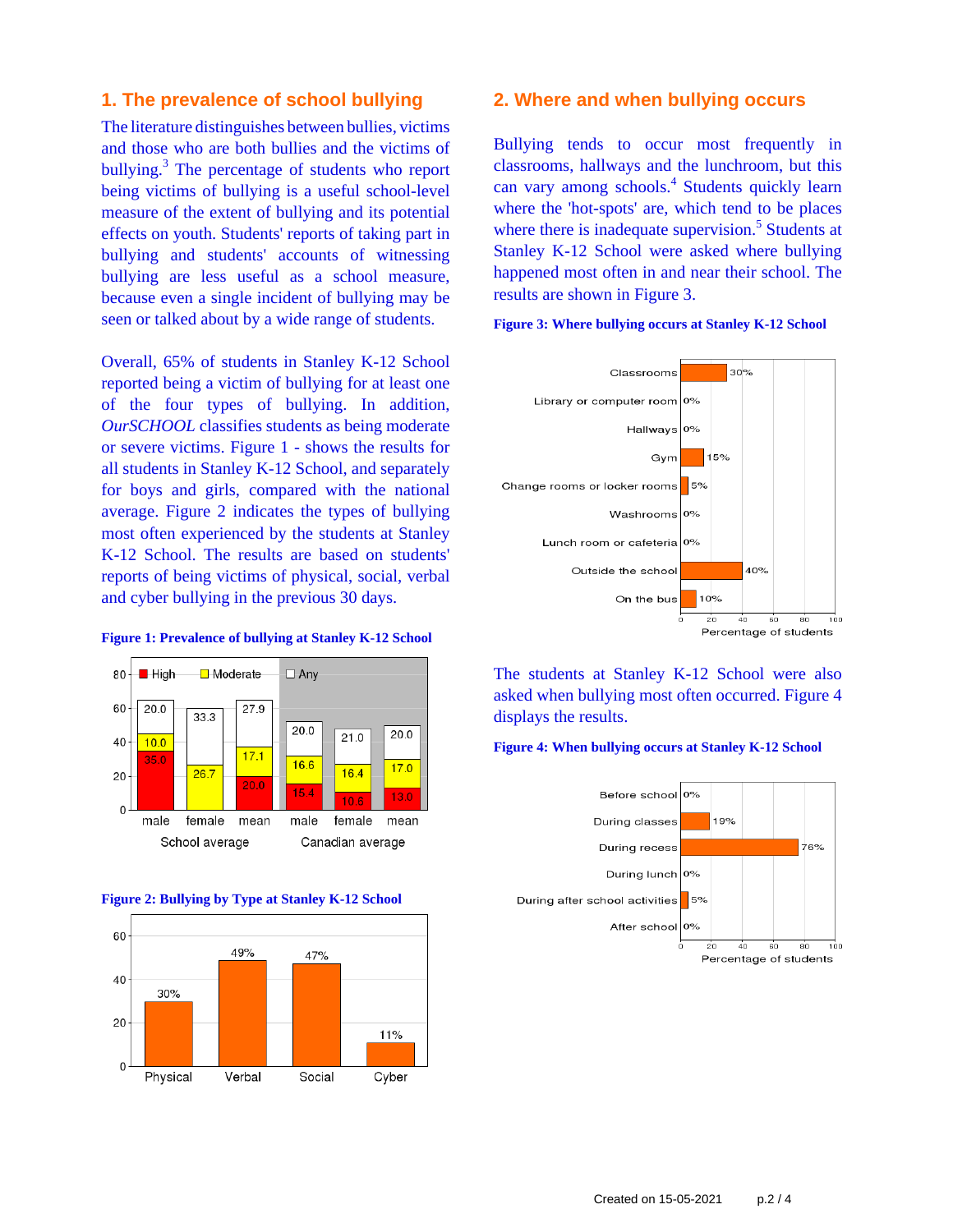## **3. How students respond to bullying**

Students in Stanley K-12 School who reported being bullied in the past four weeks were asked what they did the last time they were bullied. Figure 5 summarizes their responses.





Figure 6 summarizes student responses when they saw or heard about a student being bullied.

#### **Figure 6: Response when others are bullied at Stanley K-12 School**



### **4. Measures to prevent bullying**

School policies and practices can help prevent student bullying. Students at Stanley K-12 School indicated the extent to which they felt certain anti-bullying measures were practiced in their school. Figure 7 shows the percentage of students that agreed or strongly agreed that these practices were evident in their school.



#### **Figure 7: Measures to prevent bullying at Stanley K-12 School**

## **5. Students who feel excluded**

Many students feel excluded by their peers because of their ethnic or cultural background, social class, religion, disability, or other perceived categorical boundaries. Figure 8 shows the percentage of students who felt excluded by other students for various reasons.

#### **Figure 8: Reasons students feel excluded at Stanley K-12 School**